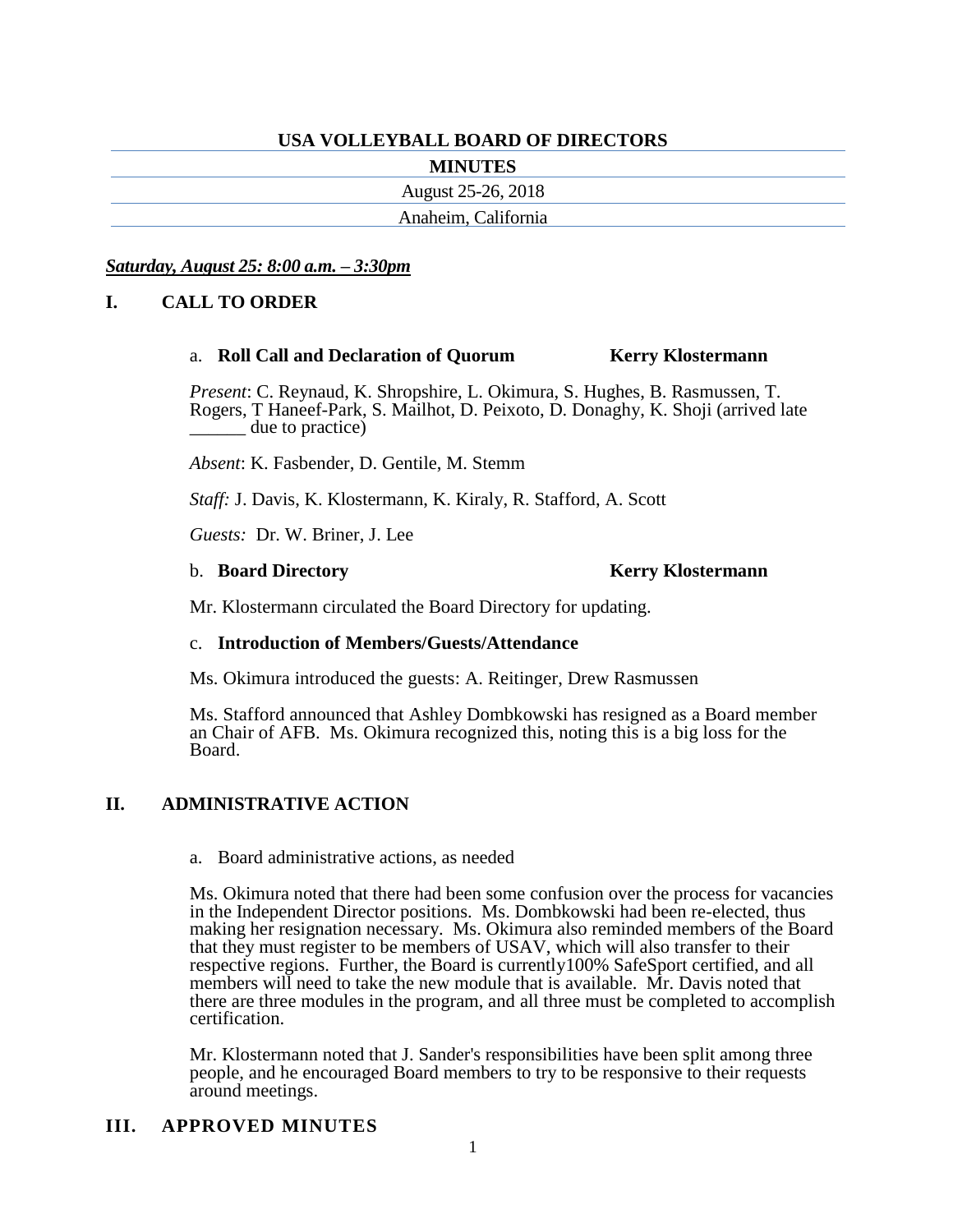a. May 14, 2018 Special Meeting. Approved electronically prior to the Board meeting.

b. May 16, 2018 Annual Meeting. Approved electronically prior to the Board meeting.

#### **IV. APPROVAL OF AGENDA AND UPCOMING MEETINGS**

Ms. Donaghy asked when the meeting agenda can be passed along to the RVA. Ms. Okimura responded that it could be circulated once a Board member receives the draft Agenda, noting that it is only a draft. Ms. Okimura further stated that the more important date to communicate to the constituents is the deadline for agenda items. Ms. Okimura then asked for the Agenda for upcoming meetings to be posted in a prominent place on the USAV website, such as the governance page where minutes are posted.

Ms. Okimura asked that the Board Chair report be moved to the end of the day, and to be flexible with the athlete reports, since Kawika will be delayed due to practice. Under new business, the Q&A about the joint venture between the USOC and LA2028 for marketing the Olympics & Paralympics has been cancelled. Finally, the Adversity Volleyball Presentation will be moved to Executive Session.

#### **Motion # 1 to approve agenda. Made by Reynaud, seconded by Rasmussen. Approved unanimously.**

Ms. Okimura discussed the options for 2019 meetings. Ms. Reynaud indicated that she feels it is important to hold one Board meeting in conjunction with the RVAA. February 22-23 was taken off the table. Ms. Okimura indicated that she would do some research on January 25- 26 and February 8-9 and will get back to the Board to make a decision.

For the Annual Meeting, Ms. Okimura noted that it has historically been difficult to squeeze the Board into the room block at these events. Also, the Board meetings can sometimes interfere with other activities if the days overlap. On the plus side, it does allow for interaction with the RVAA, but with the current schedule, RVAA meetings will end at least a day before Board members arrive. One option is June 21-22 in conjunction with the Men's VNL, and a second option is April 26-27 in conjunction with the Girl's 18s national championship in Dallas, and option three would be in conjunction with the Opens. Ms. Okimura advised the Board of a potential scheduling conflict if the Annual Meeting was held end of May due to her attendance at the NORCECA Board of Administration meeting. If the Board chooses that date, she will assign an interim Chair to preside. Mr. Peixoto proposed that the Board meet on May 18-19, which is the weekend prior to the RVAA meeting in Columbus, but it was noted that this would depend on availability of meeting rooms and accommodation.

For the Fall Meeting, Ms. Okimura proposed leaving this to the new Chair.

Ms. Okimura will get back to the Board on her research and there will be an electronic vote on these dates.

### **V. BOARD ADMINISTRATIVE OVERVIEW**

a. Proposed 2019 Meeting Schedule discussion & confirmation

#### **VI. BOARD CHAIR REPORT**

**VII. CEO REPORT**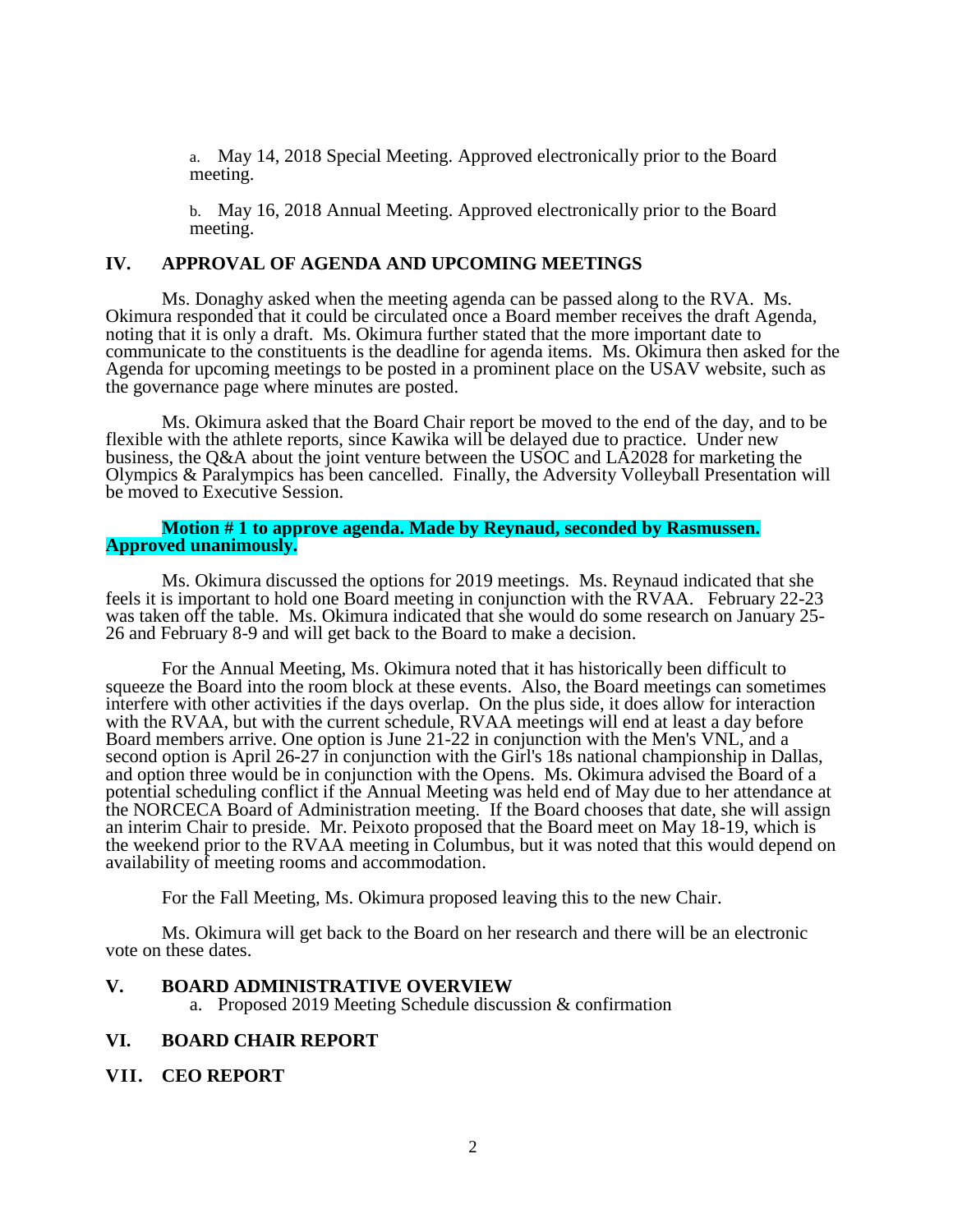Mr. Davis stated that we've completed the first year of the USA National Beach Tour. We held 70 BRQs within 22 regions, which was less than hoped. We are working on ways to increase that. The events that were held were of strong quality. The goal is to get closer to the 200 target number. The next level up is the BNQs, held by USAV. We held 15 events (one was cancelled). We are working to revise the agreements for this year. The was followed up by the USA Beach National Championship - 382 teams there with three divisions. We were happy with the numbers. Overall it was a good first year. We have participants from 33 Regions and 36 States. Adult Regional Beach Championships are upcoming September 29-30 in Ft. Lauderdale.

For Indoor Eighteens, 290+ teams were in Anaheim, and the venue was well received. Junior Girls were in Detroit. The feedback on Detroit was very positive. 1276 teams participated, about the same as last year. The 11s division was filled with 48 teams in its first year. One issue moving forward is that Girls Volleyball has become so popular, there are only a few cities that are capable of handling this size. We may need to hold different age groups in different cities in the future. The event will be in Indianapolis next year. Mr. Rogers asked if there were hotel issues in Detroit. Mr. Davis noted that there are not a lot of hotels in central Detroit, but there were few concerns raised, especially compared to the prior year. Mr. Rogers and Ms. Okimura indicated that they heard that one or more hotels were double booked and the athletes were bussed 30 miles or more away. Mr. Davis indicated that hotels were assigned based on lottery, which in his view is the fairest for all. Ms. Okimura noted the logistical issue for latequalifying clubs sometimes have to split between hotels. She also noted that she heard a lot of compliments on Detroit. Ms. Reynaud asked if teams are given an evaluation form after the event. Mr. Klostermann and Mr. Davis indicated they were not aware of such an evaluation. Ms. Donaghy noted that the different age group competitions are held at different times over 10-12 days. Mr. Davis noted that this is also held at a popular time of year. Mr. Davis noted that Minneapolis indicated that the economic impact in 2017 was \$50M.

For the Boys, their event took place in July in Phoenix. We had 577 teams, which was a 13% jump (67 more teams), which is very exciting. Next year the event will be held in Dallas. Ms. Haneef-Park asked if the increase in the Boys event is impacting NCAA men's teams. Mr. Davis responded that this information is being used to encouraged more collegiate men's volleyball. Ms. Okimura asked how JVA's entry into Boys' volleyball has impacted the Regions and events. Mr. Davis responded that, based on membership, our numbers are growing, but it could be that Boys are doing both USAV and JVA.

USAV has standardized its agreements for all of the qualifiers. He also noted that this is the last year of the Disney qualifier, and in the future USAV will be the owner and operator of the event.

The Sitting Men had their best finish ever at the World Championships, finishing 8th. The Women finished second, losing to Russia, they retained their #1 World Ranking and qualified for the 2020 Paralympics.

On Beach, the women have won three golds, and the men have won two golds and one bronze. He noted that there is a very strong and young men's team from Norway.

On Indoor, the Women won the VNL, the men finished third. The women went 13-2 and the men went 12-4 in preliminaries. Both are preparing for the World Championships. Because the U.S. will be hosting the men's event for the next three years, they will automatically make the finals in those three years. Ms. Haneef-Park asked about distribution of the prize money, and Mr. Davis responded this was done by a formula where money went to the athletes, the coaching staff and USAV. Mr. Davis said, in the future, all payouts will be transparent. Ms. Reynaud asked how this would be communicated. Mr. Davis responded that this would be done through the coaches because it is very hard to get all of the players together. While FIVB has yet to announce qualifiers for 2020 Games, we've heard that there will only be two opportunities: the first will be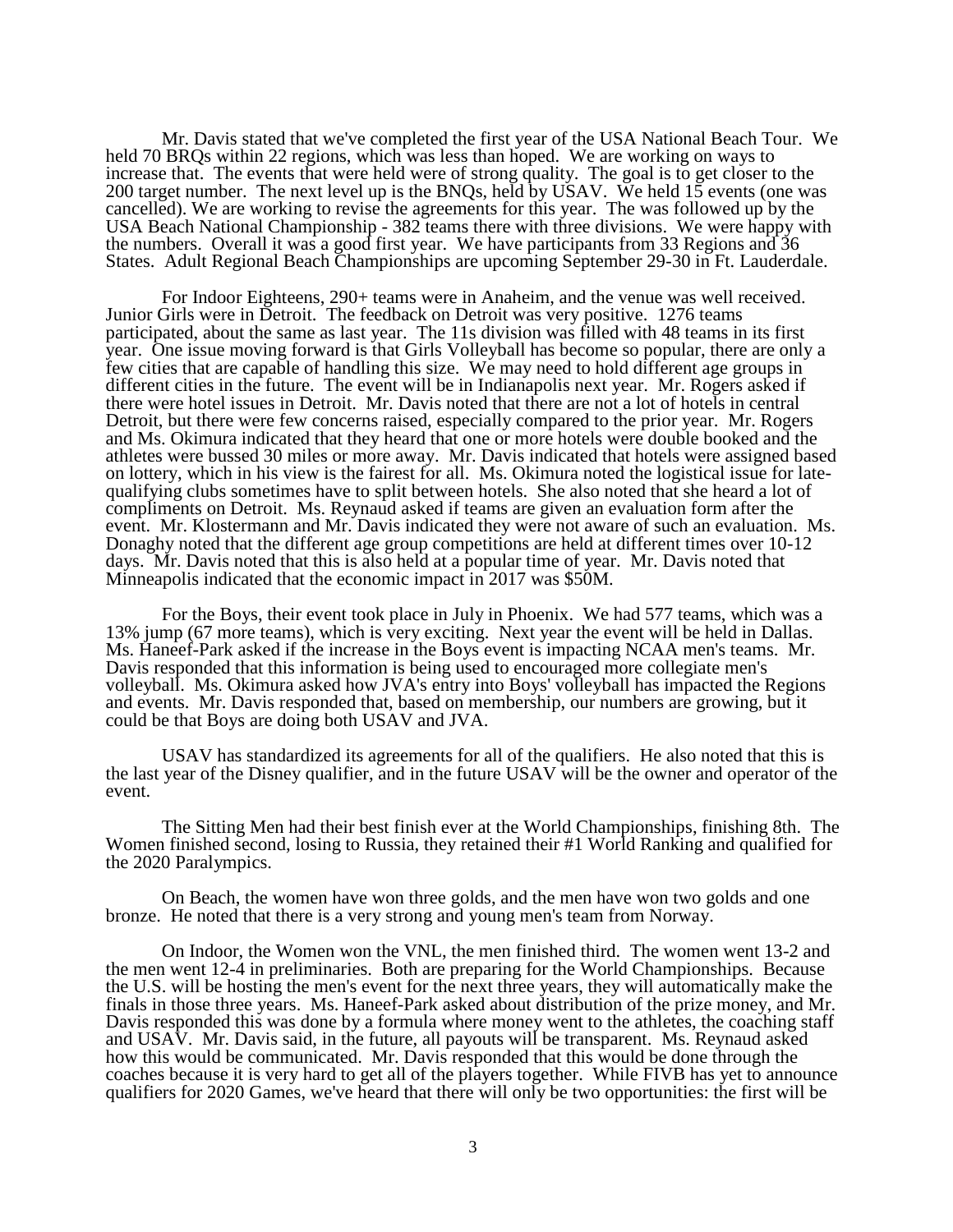in August, 2019, and the last chance will be in the Confederations. USAV will be looking to host both the men's and women's first qualifiers in the U.S.

Volleyball Nations League - USAV just signed the contract with FIVB, so we will be hosting the men's finals for the next three years. The women's event will be held June 4-6. The City of Lincoln, Nebraska did not submit a bid because they lost some money last year. However, the University may take this on. The FIVB invested \$35M in the VNL this year. The timing of the VNL is also being discussed. Ms. Okimura asked about the impact with more European airlines discontinuing service into Tehran. Mr. Davis explained that changes had to be made to the pools to address this, but Iran will be hosting two preliminary rounds. FIVB will be eliminating the requirement for venues to have warmup courts.

High Performance - Heath Hoke has been named director of HP. USAV is working with the Regions to come up with a definition of what an HP program should be on the Regional level. Mr. Davis also noted that he is seeing more synergy between the HP and Events groups. We're also seeing more cooperation between the Beach and Indoor HP groups. We are now working with Hudl (formerly Volley Metrics), which provided video for regional HP events.

Membership - USAV's full membership has topped 350,000 for the first time, which is 3.4% growth over last year, which is the largest since 2013. Mr. Davis thinks there is still a lot of room for growth. He noted that a key to achieving this is to keep 18-year-olds from leaving, which means more adult programming, and different types of memberships. Total members is now just short of 375,000, which represents 3% growth over last year and the highest growth since 2013-14. Junior Boys had the highest growth at 7.5%. Ms. Donaghy noted that the Regions were helpful in this growth, with which Mr. Davis agreed, noted that it is a collective effort between 40 Regions and USAV.

Member Club Logo - 31 clubs have signed up for the right to use the member club logo, which Mr. Davis finds to be disappointing. Mr. Peixoto noted that his region gave a \$2 per person incentive to clubs to sign up for this. Mr. Rasmussen asked why this is the case. Mr. Peixoto thinks that this does not trickle down to the right person who is ordering the uniforms. Mr. Davis noted that Regions don't like USAV to communicate with clubs, so this falls largely on Regions to communicate on this. Ms. Donaghy noted that there are some communications between USAV and clubs, like newsletters. Mr. Klostermann noted that clubs have to run across this rather that USAV notifying them directly. The Board discussed possibly offering an opportunity to add patches to the uniforms at qualifiers.

Member Management System - Joint Task Force with staff and members from the Regions. The Task Force's findings was presented at the RVA meetings and was well received. The final decision is close to being made. If a change is made, those changes would be made in August, 2019. Mr. Davis noted that, for the three Regions that don't use Webpoint, staff must spend 7 times more time on processing for those Regions.

Digital Magazine - A year ago, Mr. Davis reported that USAV would be changing to a digital experience. He has been working with an RVA Committee, and everyone agreed we have to move away from paper. USAV has partnered with Trefoil to put this together. The product will come out quarterly, with more timely updates on the website. 72 percent of USA $\vec{V}$ 's membership is 18 and under.

Website - The website surpassed 1.5M visitors, which is key for qualifying for the highest payment from the USOC. Unfortunately, USAV does not get any additional payments for the rest of the year. USAV has a contract with the USOC to run our website through 2020.

Social Media - We have 500,000 Instagram followers, which puts USAV third among NGBs. We have 1.75M social media followers across all platforms, which is 4th among all NGBs. We've had 700,000 plays and 220,000 viewers for the events that we streamed.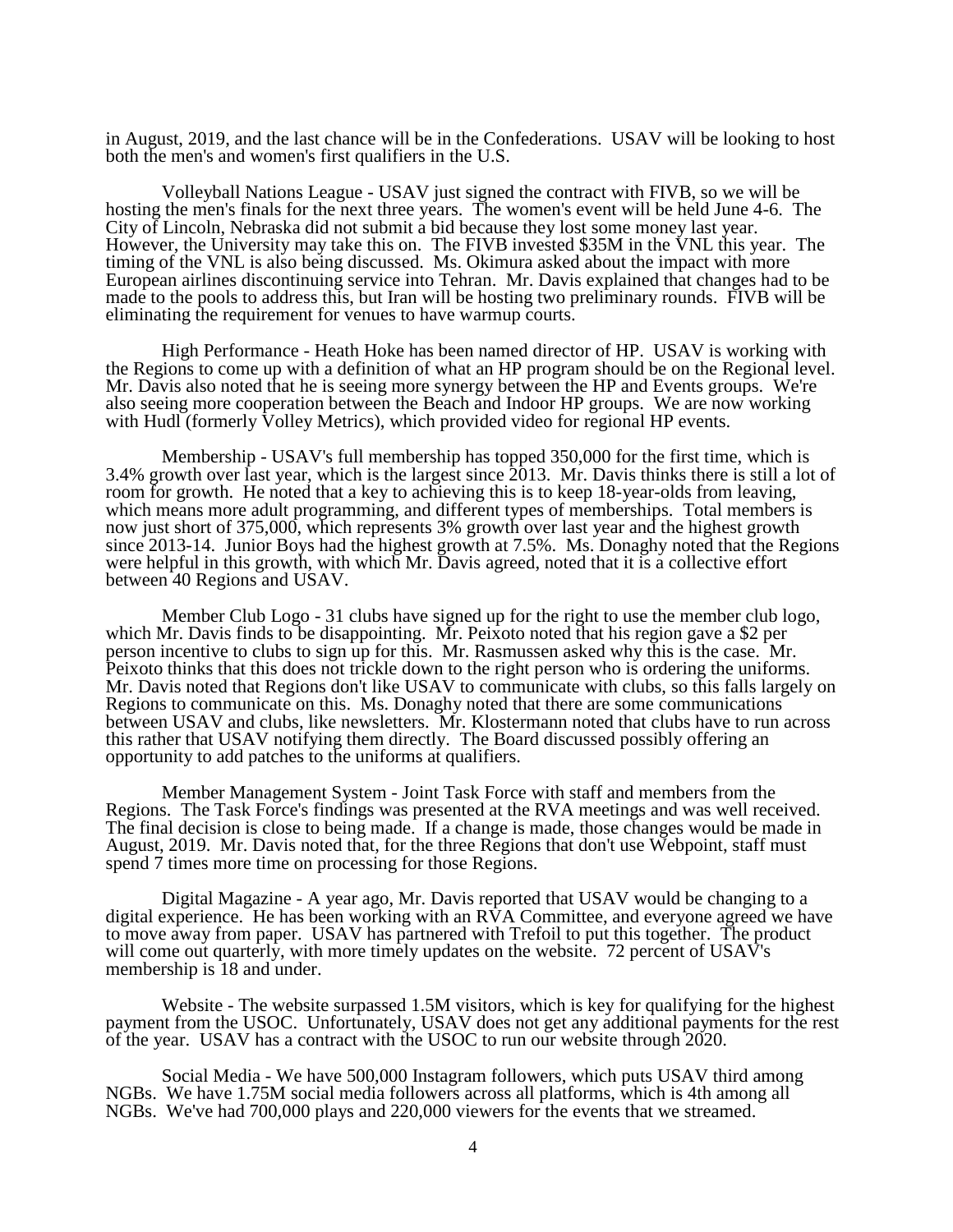Officials - Pati Rolf has taken over as Director, Officials Development. When Mr. Davis arrived, we had 40 independent contractors in the officials' department, but that number has plummeted. We've enhanced the education program, giving more opportunities for education. Pati also suggested that we build the officials program around the High Performance program. Ms. Mailhot also complimented Pati on the work she has done. Ms. Okimura asked if Pati had to retire as an international official. Mr. Davis indicated that USAV agreed to let her complete her existing obligations, and then she would retire. Ms. Okimura asked if we should nominate her for the NORCECA Officials Commission now that she is retired from international refereeing.

Finance - Right now, USAV is trending about \$300,000 favorable to budget, which includes a \$75,000 grant to NORCECA to host an event in Veracruz, Mexico. We are starting the budget process now, but Mr. Davis wanted to let the Board know that we may need to dip into the surplus from 2017 and 2018 since we will be hosting seven significant events in the U.S. in 2019. Mr. Rogers noted that a lot of the events being hosted are indoor events, and asked about the beach program and whether dollars are being invested on the beach side. Mr. Davis responded that the beach side model is different - the beach side currently has three promoters hosting events in the U.S. hosting 3-star and 4-star events, and Mr. Davis has had meetings with other promoters about hosting even more events. Also, USAV has invested money in improving the beach coaching and other areas that are not directly event-related. Ms. Reynaud asked Mr. Rogers if there is something he'd like to see money invested in. Mr. Rogers mentioned more opportunities on the beach side. Mr. Davis reiterated that he is open to other areas where USAV can invest on the beach side. Ms. Okimura noted that USAV often doesn't have any say or input into events on the beach side, as the promoters work directly with the FIVB. Mr. Rasmussen also said that more money should be allocated to beach and sitting, noting that it is easier to spend money on indoor sine it has been around longer. Mr. Davis responded that USAV is spending money on all three disciplines, but because of the difference in models, more money goes to indoor events. He also noted that there is a good chance that the 2021 Beach World Championships will be in the U.S.

Safe Sport - Under the requirements of new Congressional legislation, NGBs and local affiliated organizations are required to implement policies on one-on-one interactions between adults and minors. This applies to the Regions; USAV will have to require the Regions to implement and then certify that the clubs have done this. Further, as a result of the audit completed by the USOC that barred someone who failed the background screen would be automatically disqualified, while the Sports Act requires an NGB provide an opportunity for a hearing. Ms. Stafford explained the new process for such a hearing. USAV will notify the Region when it receives an appeal request. Ms. Stafford responded to questions on the Safe Sport program.

Congressional Testimony - Mr. Davis thanked Ms. Stafford and Mr. Smith for help in preparation for his testimony before Congress. He noted that USAV took a different approach in its opening statement than the other NGBs, focusing on our efforts to be proactive. Congress did indicate that they would be inviting the NGBs back after six months to see what progress they've made. He also noted that there is a Senate hearing coming up, and USAV has not been asked to appear.

Hiring - Mr. Davis indicated that there are three positions open - CMO, Director of Development, and Senior Director of National Teams. We are close to hiring a CMO. The Director of Development process is ongoing. The Senior Director of National Teams position will be vetted and hired in the Fall. Mr. Shoji asked what criteria Mr. Davis is looking for. Mr. Davis indicated it was someone who has a high volleyball IQ but is not someone who would come in and tell coaches how to do things, but rather to support them. Ms. Okimura also encouraged Board members to forward names to Mr. Davis if you would like those people to be considered.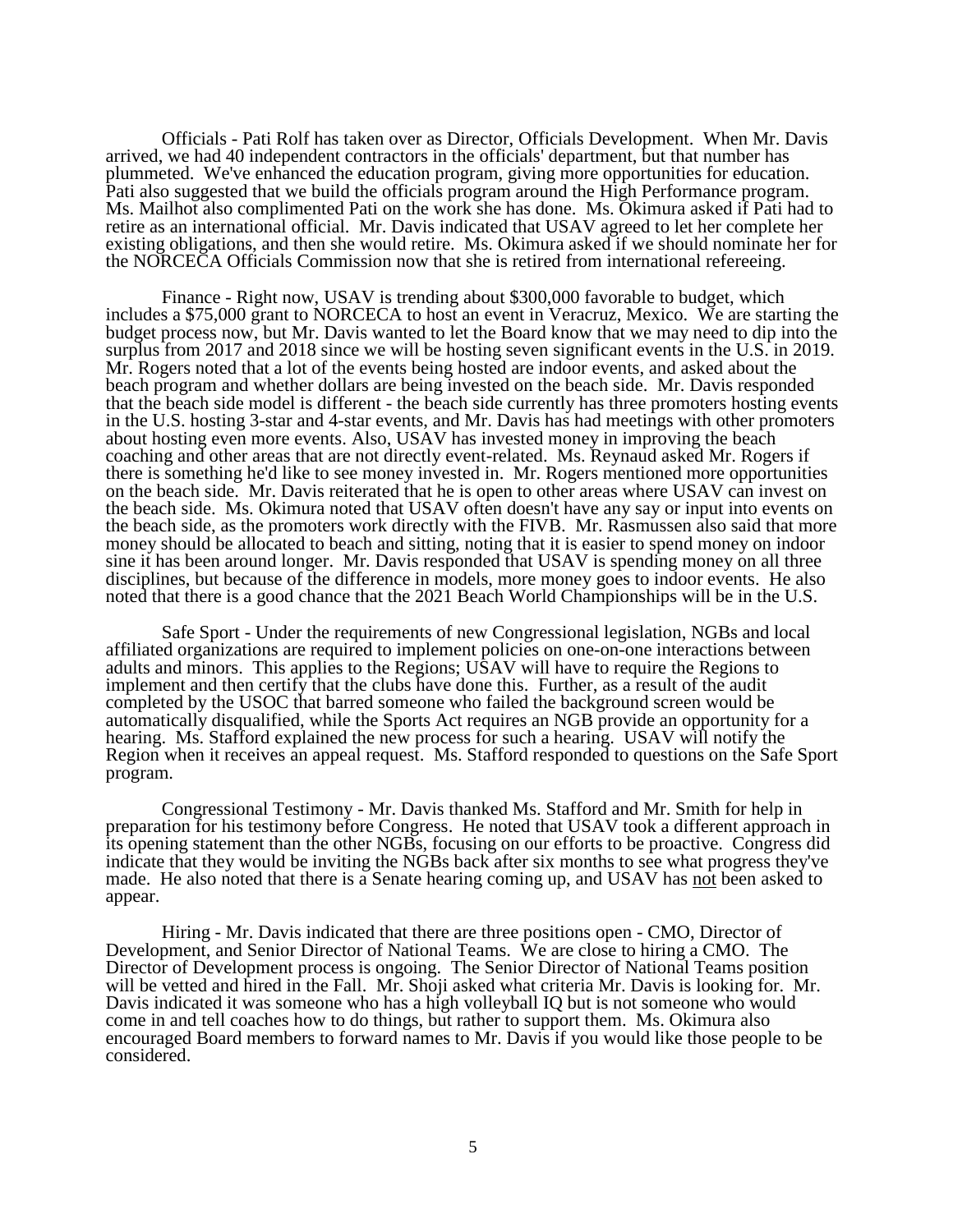### **VIII. GENDER COMMISSION REPORT & TRANSGENDER DISCUSSION**

a. Dr. William Briner, Chair of Gender Committee joined the meeting and presented.

b. Dr. Breiner went through a Power Point presentation, which is attached to these Minutes.

c. Mr. Kiraly addressed the Board on his perspective as the Women's National Team coach. For Mr. Kiraly, this is a difficult issue, but this boils down to (1) what is fair competition, (2) should biological women have their own spaces (without men), and (3) where and how do we allocate our compassion. There are innate physiological differences between men and women. So, since the '20s, we've had men and women's competitions. There is the case of Tiffany Abreu, who is playing in the Brazilian (Women's) Pro League, and who played in men's professional leagues previously. All of the women players Mr. Kiraly has spoken to about the Tiffany case think the idea of someone making that switch is unfair and absurd. One player was originally agnostic on the issue and competed against Abreu, and after that felt that this person was on a totally different level and it would be unfair to compete against her. This also creates concerns about sexual harassment in the locker room and other areas where there is no sexual reassignment surgery. Also, given that 72% of the IOC is male, there is a question of whether they are taking the female perspective into account. There is also a strong incentive to cheat to win a gold medal (East German swimmers, Russian doping). Therefore, it is his conclusion that fair competition gives women their spaces free of men. It is inevitable that this issue is going to come up. Also, when someone like Abreu is on a team, that is taking a spot away from a biological female.

d. Ms. Reynaud asked if the AAC or USOC have taken a position. Ms. Okimura responded that she has not been able to find an official updated position of either group. She also noted that Tiffany Abreu was on the roster for the Pan Am Cup, and NORCECA disqualified her. Mr. Davis indicated that NORCECA has adopted a policy on transgender eligibility. They offer a transgender tournament, based on advice of counsel, and also do the smear test. Brazil did not fight this decision by NORCECA. Per Mr. Kiraly, Abreu is not on the Brazilian's World Championship roster.

e. Mr. Smith raised the provision of the Sports Act, which prohibits an NGB from having eligibility criteria for the Olympics, Paralympics and Pan American Games that are more restrictive than the IF, and indicated there could be a problem if FIVB does nothing or adopts the IOC standard. Ms. Okimura suggested that there be some attempt to convince FIVB to adopt a policy. Ms. Reynaud suggested that Mr. Kiraly put together a proposal, as Mr. Kiraly is on the FIVB Coaches' Commission. Mr. Peixoto suggested that other coaches around the world would agree with Mr. Kiraly.

f. Ms. Stafford reminded the Board that there are three different pockets of individuals who are impacted (13-18, over 18 and National Team), and she encouraged USAV to have very clear messaging and policies on this. She indicated that 10 individuals approached the National Office, 4 applied for approval, one was denied, three were approved, and six others didn't follow though. It is up to the Region to set the policy. A few Regions have come back and said they will follow the USAV Commission decision. The Regions need to consider that the Commission's decision may not be following a particular state's laws. There are a number of other logistics that USAV will continue to evaluate and follow.

#### **IX. ATHLETE REPORTS**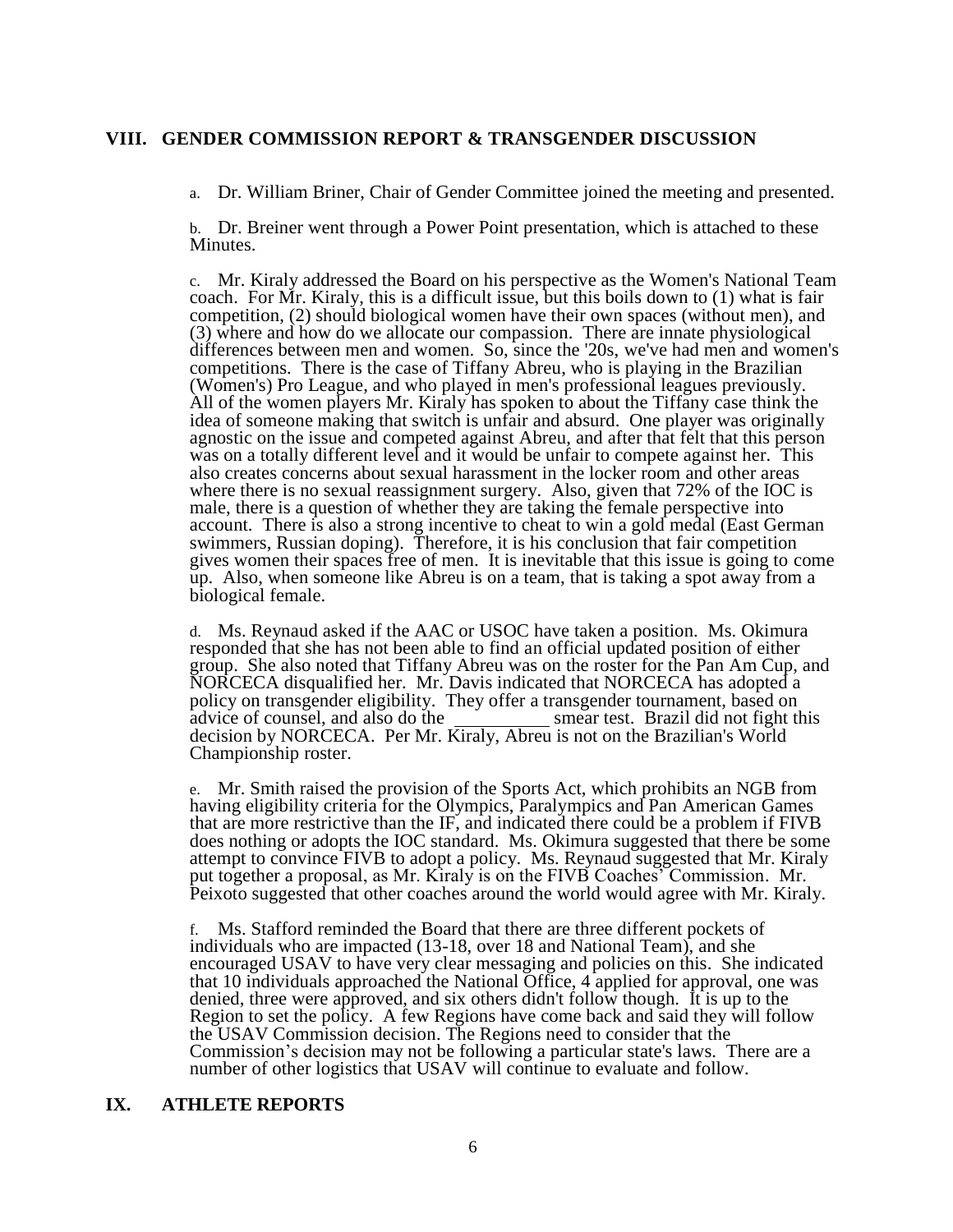Mr. Rogers reported on the world rankings of U.S. Men and Women and performances at recent competitions.

Mr. Rogers also raised the question of whether athletes should receive support from USAV for competitions that are not point tournaments. Ms. Hughes agreed, and indicated it would be helpful to know in advance whether support would be provided and whether certain expenses would be covered. As an example, she shared that while she and her partner, Summer Ross, were the only USA team to qualify for the FIVB World Tour Finals in Hamburg, Germany, they were not provided with any staff support nor financial assistance for achieving a top finish for the season. Mr. Rogers expressed that the handbook should be clearer on this. Mr. Davis stated that he would check with Sean Scott, USAV Director, Beach National Programs, and get back to them.

Mr. Rogers asked about foreign player sanctioning fees and how those are determined. Mr. Davis responded that AVP has exclusive agreements with U.S. players for certain events. When a new tour P1440 came into being, they realized the need to open their events to foreign players due to the AVP exclusivity. USAV decided that a cap of 8 per gender on the number of foreign players would allow them access to enough star players. The \$5,000 fee was imposed to generate funds that could be put back into the beach program. Mr. Klostermann noted that FIVB sent this policy out to all other federations. Mr. Rogers indicated concern that this might open USAV to more litigation. Mr. Davis noted that this is an opt-in situation, and no organizer is required to participate in this; if they don't, then USAV would not write an invitation letter to the athlete's host federation. This policy has been in place for six months, and it was circulated to the Board. Mr. Rogers noted that, on the one hand, this takes money away from U.S. athletes, but on the other hand, bringing better ranked foreign players to the events gets U.S. athletes better competition.

Mr. Rogers asked about P1440 putting on Olympic qualifying competitions and whether there might be a conflict of interest for the owner, who might want to qualify and compete in the Olympics. Mr. Davis noted that promoters often go directly to the FIVB and bypass USAV. Mr. Davis stated he would look into the wild card issue. Ms. Okimura explained how the process works and the pitfalls involved. She also noted that USAV has very little ability to impose restrictions directly on the promoter. Mr. Davis promised to follow up right away with the FIVB on this.

b. Indoor Athlete report T. Haneef-Park/Kawika Shoji

Ms. Haneef-Park reported that most of the concerns of the female athletes involves housing and the cost for it. Some standard of quality control by USAV would be helpful. Consistency of apartments, and/or hotel accommodations is also an issue. For example, she noted that in some cases during the same training block, athletes staying in one hotel may receive free wireless internet, but athletes housed in another hotel may have to pay out of pocket daily to access the internet. Mr. Klostermann reported that USAV is transitioning from one apartment complex to another, which creates some of the problems and should be fixed soon. She also asked about the athlete discount for adidas. Mr. Davis reported that they have reached an agreement with adidas reps on a significant discount. Mr. Peixoto asked about athlete appearances. Mr. Shoji noted that a lot of players' careers don' t end the way they want (cut, injury, etc.), so we need to brainstorm how to address that and find ways to involve those players.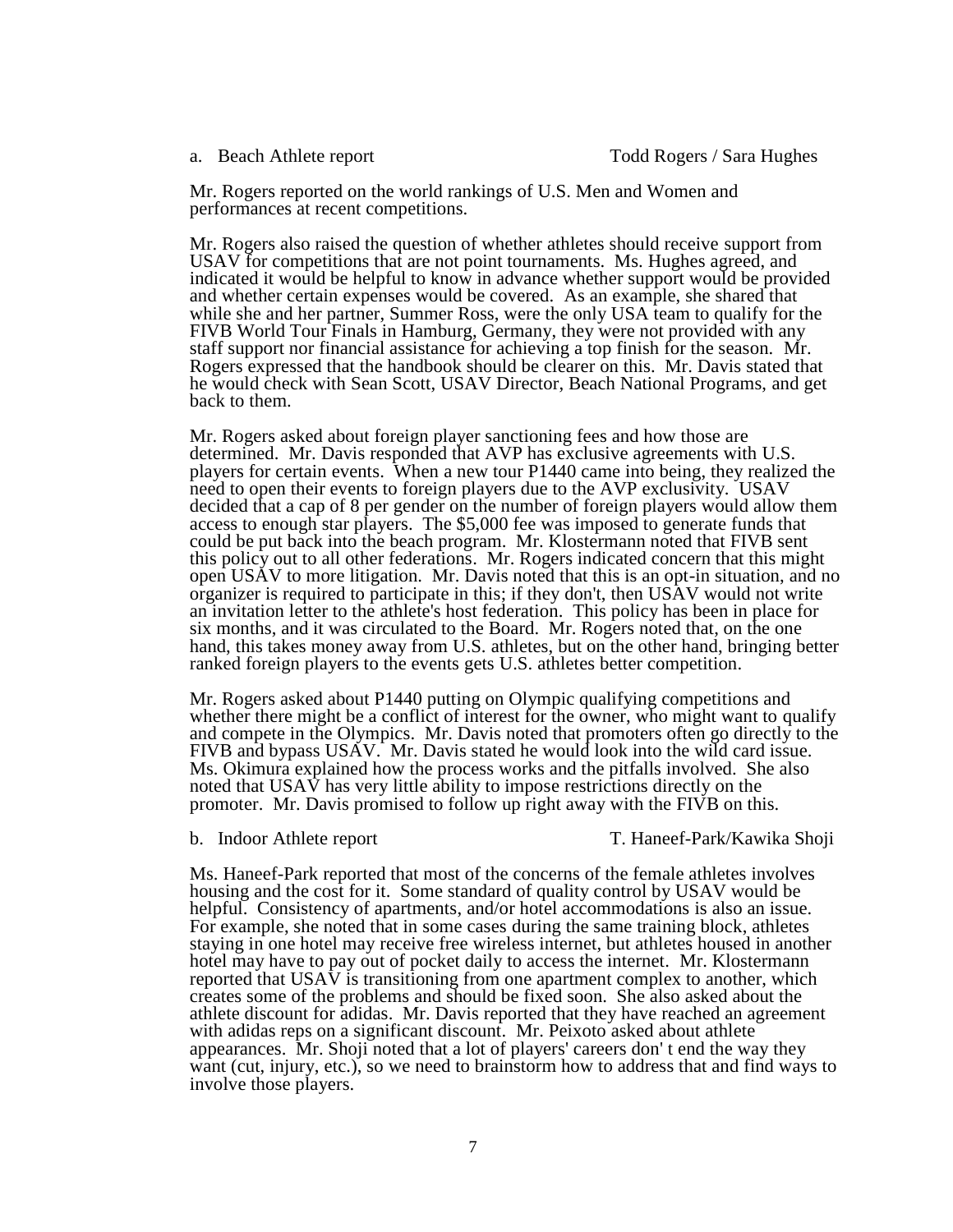Mr. Shoji reported that the men are "fired up" about the VNL finals. He also reported that the upgrades in travel booking for the athletes have been a huge plus for the players, and he thanked staff for all of their efforts. Mr. Davis reported that the group check-in issue has not yet been solved and may not be fixable because of a need for flexibility in the roster. The players feel very strongly about coming up with an injury policy that supports athletes who are injured while playing for Team USA. Mr. Davis indicated that they are looking at this, but indicated we must have the same policy across all disciplines.

c. Sitting Athlete report Brent Rasmussen

Mr. Rasmussen reported that the women's sitting team qualified for the Olympics and the men finished 8th at the World Championships. About a month before the Worlds, the USOC told the men that they would lose their insurance if they did not finish at least sixth, but the USOC changed their mind and the insurance will go through Lima in 2019. If they qualify for the Olympics, then insurance will continue through 2020. The men must finish at least sixth in Tokyo to get funding through the Paris quad. Mr. Rasmussen discussed what it would take to finish 6th in Tokyo. The flight situation is better due to the upgrades, but there may be ways to save money that could be used for other programs. Flight booking is also a challenge. Mr. Klostermann emphasized that the program is not set up to cut support for other program expenses if we go over on travel costs for the World Championships, for example. Mr. Rasmussen also reported that Chris Seilkop, the USOC AAC rep to USAV, is working with World ParaVolley's new standing beach commission to add three-on-three standing beach as an event in the Los Angeles 2028 Paralympics.

d. USAV AAC report Brent Rasmussen

Mr. Rasmussen reported that the group met yesterday (August 24th) and created a smaller working group to discuss athlete injuries, disabilities, etc. and what athletes may want. The group also talked about travel issues, SafeSport, diversity, the transition program and other topics. The group hoped to be able to schedule a forum for athletes soon. Mr. Rogers thanked Katie Holloway for getting this accomplished. Mr. Klostermann indicated that he would be updating the manual, which would then go to the Commission for vetting and approval, and then to the Board for approval, hopefully within the next 30-60 days.

### **X. BYLAWS & GOVERNANCE**

a. Board Policy Updates Klostermann/Stafford

- i. Results of electronic voting between meetings.
- ii. Policy Manual discussion moved to Executive Session
- b. Governance Committee Report Donaghy/Reitinger\*

- 1. Bylaws revisions (if applicable) -.
- 2. Board evaluation reports these were distributed in writing

3. ACTION – interim change to the Bylaws 6.02, I. 8 (Coach Director election) TABLED

c. Board Committee Report - TABLED.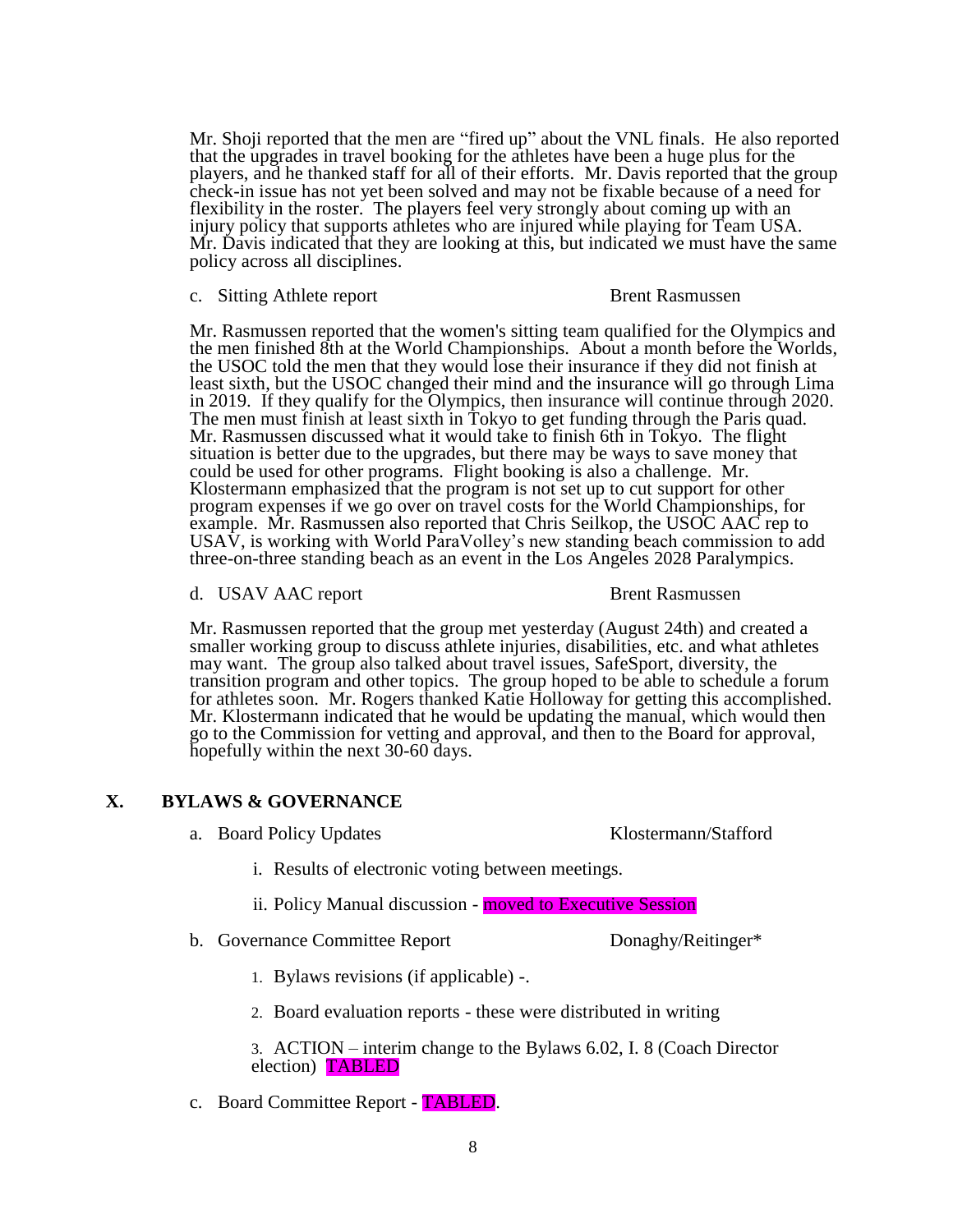d. Assembly Updates - TABLED

| <i>i.</i> Administrative Council | Chris Clauss*    |
|----------------------------------|------------------|
| ii. Beach Assembly               | Chris Brown $*$  |
| iii.Junior Assembly              | David Gentile    |
| iv. Officials Assembly           | Devonie McLarty* |

Ms. Mailhot reported that she thinks by May there will be some updates to the manual.

| v. RVA Assembly | Ken Cain* |
|-----------------|-----------|
|-----------------|-----------|

Ms. Donaghy reported that Andy Reitinger was elected Associate Chair of the RVA Assembly (Reitinger also serves as Chair of the USAV Foundation, Chair of the Governance Committee, a member of the Beach Assembly Administrative Council and Audit, Budget & Finance Committee as well as being an independent contractor to USAV national team events). The RVA is using Slack for communication. Fall meetings with be held October 11-12, 2019. This Fall's meetings will be held September 28-29. Finally, a motion was passed to remove the wording to take out the reference to representatives on the Board voting in the best interests of the RVA, and it was changed to "best interests of volleyball."

| e. Board constituent group updates <b>TABLED</b> | By member.             |
|--------------------------------------------------|------------------------|
| f. Commission Reports - <b>TABLED</b>            |                        |
| <i>i.</i> USAV Sitting Commission Report         | <b>Brent Rasmussen</b> |

# **XI. NEW BUSINESS**

Ms. Okimura reported on the NGB Board Chair summit. She noted that she had sent around a written report on this summit. The USOC established this ad hoc group of Board Chairs & Presidents of the 50 national governing bodies, to discuss and advise on best practices.

*Sunday, August 26, 2018: 8:00 a.m. to 12 noon*

### **XII. EXECUTIVE SESSION**

**Motion #2 to go into Executive Session, made by Reynaud, seconded by Haneef-Park, approved unanimously.**

**Motion #3 to come out of Executive Session, made by Reynaud, seconded by Peixoto, approved unanimously.**

Ms. Okimura reported that the Board discussed the following matters in Executive Session:

a. Adversity Volleyball Presentation